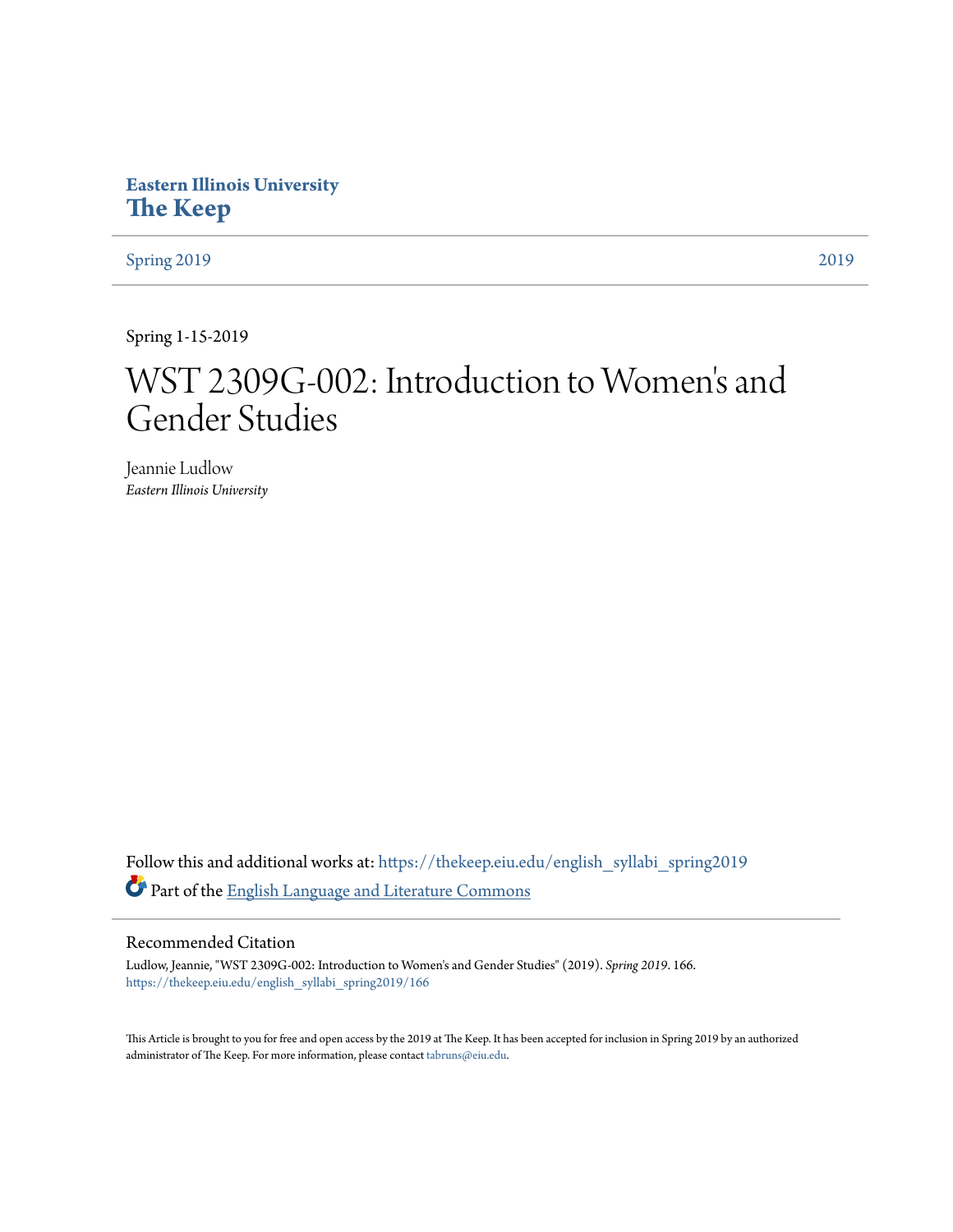Intro to Women's and Gender Studies Spring, 2019 Dr. Jeannie Ludlow

#### WGS 2309G sect. 002, CRN 33588 11-12:15 TR in CH 3609

Office: 3139 Coleman Hall Email: via D2L, please Mailbox: 3155 Coleman Hall Office Hours: MT 3:00-4:30 p.m., W 9:30-11:30 am, and by appointment The best way to reach me is via email on D2L. Please allow 24 hours for answers to emails.

### Course Description for WGS 2309G:

From Undergraduate Catalog: "Examines gender roles and development in a historical context from a variety of theoretical and disciplinary perspectives and within a variety of frameworks: political, economic, cultural, religious, and social."

WGS 2309G is a Social Sciences General Education course that fulfills the cultural diversity requirement. As such, this course aims to foster "responsible citizens[hip] in a diverse world" through "understanding [of] society and the individual. In these courses, students will have the opportunity to apply various methods of inquiry and analysis, both quantitative and qualitative, to the study of the human condition. These sciences emphasize the importance of understanding the diversity of human cultures, their socio-historical context, and one's personal responsibility for being not only a good citizen, but also a steward of the environment" (Undergraduate Catalog http://catalog.eiu.edu/preview\_ program.php?catoid=16&poid=1865&bc=l ).

Course Format: This is a writing-intensive, discussion- and participation-oriented course; assignments function as preparatory work for and the bases of the learning process, not as ends in themselves. Students have primary responsibility for the focus and tone of class discussions. Written work may be revised at the discretion of the professor and within a reasonable time frame.

Course Expectations: It is my educational philosophy that each student is responsible for their own education; the role of the professor is to guide and facilitate learning, not to tell students what (or how) to think. Therefore, it is expected that students will come to class having done all assignments, fully

prepared to engage in discussions, activities, etc., that revolve around the assigned materials. We will be discussing ideas and information that make some peop!e uncomfortab!e (e.g., racism, sexuality}. It is absolutely necessary, if we are to learn, to ask questions (especially the difficult ones), to express opinions, and to be respectful of others, especially when we do not agree with them. All opinions and ideas are encouraged in this class; it is never expected that students will agree with everything they read, see or hear. Students will not be evaluated on their opinions but on their ability to analyze and evaluate situations and concepts, clearly and thoughtfully. Critical thinking and articulation of disagreements and difficulties are encouraged.

Please note: Several of the works we are reading this semester include very frank representations of a variety of women's experiences, from the joyful (including first love, sexual experiences, pregnancy decision-making, activism) to the traumatic (including sexual assault, war, oppression). I do not issue "trigger warnings"; please be aware that you will be reading these frank representations and do what you need to do to take good care of yourself both inside and outside of the classroom. If you need to talk, to debrief, to decompress with someone, I am 100% available to you for this. I care about your success and your ability to experience fully the amazing texts we will be reading together.

Student Learning Objectives for WGS 2309G-in this course you will:

1. demonstrate critical thinking about gender issues; 2. articulate how political, social, economic, and/or religious factors influence gender role expectations; 3. demonstrate awareness of comparative gender differences within and across cultures and subcultures;

4. demonstrate an appreciation of the diverse experiences and perspectives that shape human culture, in service of global citizenship; 5. improve your public speaking skills through course discussions and in-class presentations; 6. improve your writing skills through formal and informal writing assignments

Special circumstances: Any student who needs disability accommodations for this course should please speak with me as soon as possible. Please note that the University's Office of Disability Services (581-6583) will help with designated learning needs, mobility needs, etc.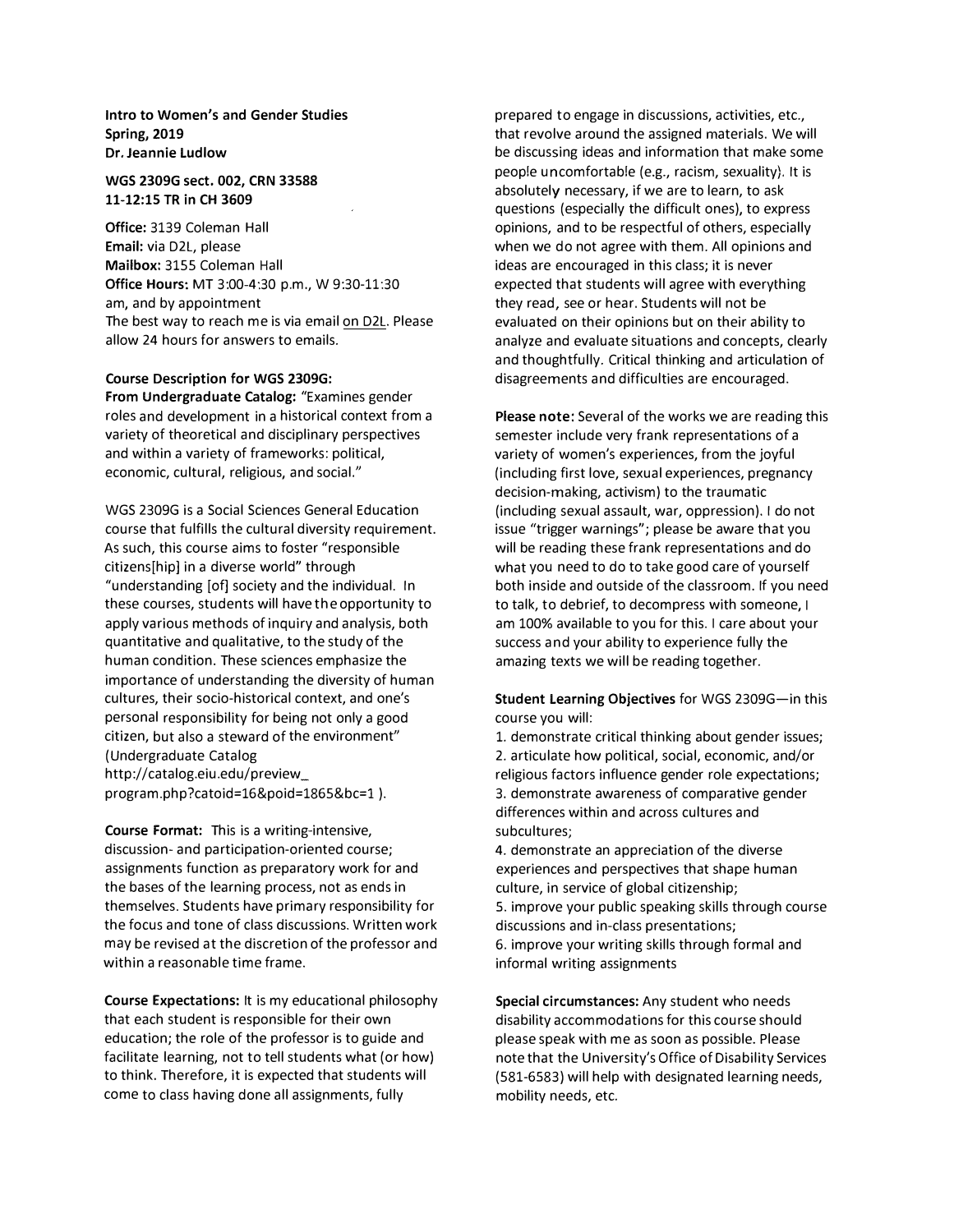#### Materials:

PLEASE NOTE: You are required to do all assigned reading for this course. Many texts were ordered for this course from Textbook Rental; we are using the five listed, below, in class. Some required readings will also be available only online or via D2L.

TRS TEXTS-in order of use

Gay, Roxane. Bad Feminist: Essays.

Launius, Christie, and Holly Hassel. Threshold Concepts in Women's and Gender Studies.

Bornstein, Kate. My New Gender Workbook. Cisneros, Sandra. Woman Hollering Creek. Andrews, Arin. Some Assembly Required.

#### OTHER REQUIREMENTS:

Readings on D2L or online, as required. You will need regular access to a computer and the ability to use D2L. If you need help with this, let me know. Please note: "My computer wouldn't access this reading" or "my printer is out of ink" are not excuses for incomplete homework. If your computer isn't cooperating, go to the library lab and download, read, or print there.

> IN ORDER TO PASS THIS CLASS, YOU MUST COMPLETE FOR GRADING: FIVE EXAMS, FOUR PAPERS, AND ONE PAPER REVISION. EXCESSIVE ABSENCE WILL RESULT IN AUTOMATIC FAILURE OF THIS COURSE.

GRADES will be earned through the following components, each of which will be assigned a letter grade:

25% Participation (includes attendance, in-class writing, in-class activities, quizzes, and discussion, and successful completion of all reading and out-ofclass assignments)

20% Four unit exams (5% each)

10% Paper #1 and Paper #2 (5% each)

20% Paper #3 and Paper #4 (10% each)

15% Final exam (take-home essay plus in-class work) 10% Revision of Paper #1

NOTE: There will be no makeups for participation credit, including attendance, in-class writing assignments or quizzes. Makeups for other assignments (papers, exams) may be permitted in cases of documented hardship or emergency. If you experience hardship or emergency, please let me know as soon as is reasonable.

#### LATE POLICY: Late work is strongly discouraged.

However, late is better than not at all. Work will depreciate in value one letter grade for each school day it is late, beginning at the beginning of class on

the day it is due, unless otherwise noted. All work is due at the time noted in the schedule.

ATTENDANCE POLICY: You should make your own choices about attending class; do remember that any choice one makes comes with consequences. In this class, the consequence for absence is lower grade or failure of the course. I take attendance using a student sign-in sheet. If you are late to class, it is your responsibility to remember to sign the sign-in sheet at the end of class that day; if you forget, you will be counted absent. When you are absent, you earn an F in participation that day. If you miss a class, you are responsible for finding out what you missed (from a classmate or during my office hours) and for making sure that you get copies of handouts, worksheets, etc. on D2L. Please do not email your professors and ask, "did I miss anything?" and please do not interrupt the whole class to ask about something you missed.

Email guidelines: (NOTE: this is good advice for emailing all your instructors) Communication with your instructors, whether by email, by phone, or in person, is a professional exchange. Please be sure to reflect this professionalism in your communication. All emails must have: an appropriate salutation ("Dear Jeannie," "Hello, Dr. Ludlow," etc.); the course info in the subject line (e.g. WGS 2309G); and a recognizable signature. Your emails should be written with complete words and in complete sentences ("May I schedule an appointment with you?" not "Can I C U?"), not in textspeak; this is true even if you are sending the emails on your phone. Also, please note that I only check my email two or three times each school day. It often takes me one full school day (24 hours,  $M - F$ ) to answer any email message-I typically do not check email on weekends. ALL COURSE-RELATED EMAILS SHOULD BE SENT TO ME ON D2L.

#### CLASSROOM BILL OF RIGHTS AND

**RESPONSIBILITIES**—the following constitutes an agreement between the students and professor for this course.

- Everyone in this class [students, instructors, and guests) has the right to work in a harassmentfree, hostility-free environment; harassment of others and explicit or deliberate hostility are not tolerated.
- Everyone in this class [students, instructors, and guests) has the right to be treated with respect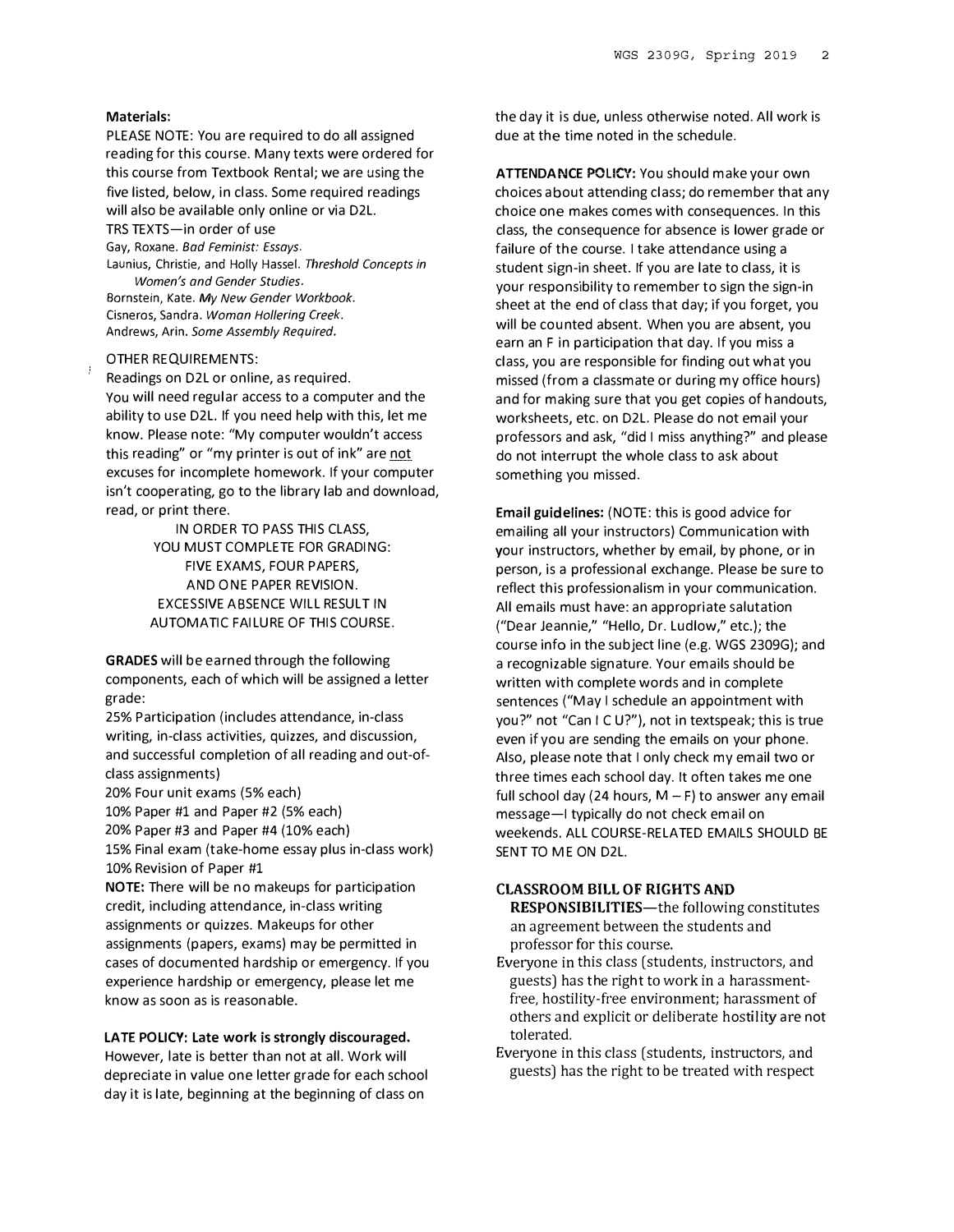and dignity at all times, even in the midst of heated disagreement.

- Everyone in this class (students, instructors, and guests] has the responsibility to behave as a competent adult and to be open and polite to one another.
- Everyone in this class (students, instructors, and academic guests] has the responsibility to come to every class fully prepared to listen, to participate, to learn and to teach.
- Everyone in this class (students, instructors, and guests) has the responsibility to work together to create, in this class, an environment in which active learning, including responsible and respectful questioning, is encouraged.
- The professor has the responsibility to treat all students fairly and to evaluate students' work accurately, in terms of the skills that any student in this course is expected to gain.
- The professor has the responsibility to make assignment requirements and evaluation criteria clear.
- Students have the right to feel confident that their work is being evaluated on its own merits, not on the basis of the students' personal opinions.
- Students have the responsibility to view their professor as a partner in their education, not as bent on causing students anxiety and frustration.
- Students have the responsibility to understand that the professor is not primarily responsible for making students understand; it is students' job to study, ask questions, and learn.
- Students have the responsibility to keep an open mind and to try to comprehend what the professor and the texts are trying to get across to them.
- Students have the responsibility to read the assignments carefully, noting important ideas and rephrasing information in their own words.
- Students have the responsibility to work through examples in the assignments and in class discussions or lectures and to ask questions if they do not understand concepts or examples.
- Students have the responsibility to do every bit of assigned homework with proper attention and thought.
- Students have the responsibility to ask for help when they need it; help is available from the professor, from other students, from the Writing Center, the Student Success Center, and the Reading Center, and from other resources on campus.
- Students have the responsibility to accept that their work will be evaluated in terms of the

skills any student in this course is expected to gain.

- Students have the responsibility to try to integrate the information from this course into other courses and into other areas of their lives.
- ACADEMIC INTEGRITY: In this course, we will comply with EIU's academic integrity policy (please see your catalog). I have absolutely no tolerance for plagiarism or cheating. Please note that "plagiarism or cheating" includes (but is not limited to) the following:
	- 1. quoting from a source without citing that source and/or without using quotation marks
	- 2. paraphrasing from a source without citing that source
	- 3. turning in a paper with an incorrect or incomplete works cited list
	- 4. falsifying data
	- 5. turning in someone else's work as your ownthis includes (but is not limited to) a. copying another's work from a quiz or assignment
		- b. turning in work that someone else wrote c. using online or hard copy paper mills
	- 6. turning in your own work that was written for another course, without prior permission from both professors.

Violations of EIU's academic integrity policy will result in an automatic failing grade in this course and notification of the Office of Student Services. For more information, see www.eiu.edu/judicial. In this class, you may use either MlA, APA, ASA, or Chicago citation styles. Whichever style you choose, you must use consistently and correctly.

### WRITING ASSIGNMENTS

All in-class writing for grade (quizzes, exams, daily writings} will be hand-written in ink unless otherwise specified. All out-of-class writing will be typed, double-spaced, in a standard font, with your name and page numbers on every page and submitted via D2L. Please do not include cover pages and do not submit paper copies to me, if you can avoid it-we are all responsible for conserving natural resources. We will use D2L dropbox for submission of written work. If your work is not in the dropbox, it was not turned in, even if you sent it via email. When you submit papers via D2L, please be sure that all parts of the paper are in one document; never submit the Works Cited as a separate document. If you have questions about D2L or need help, please ask!

#### PARTICIPATION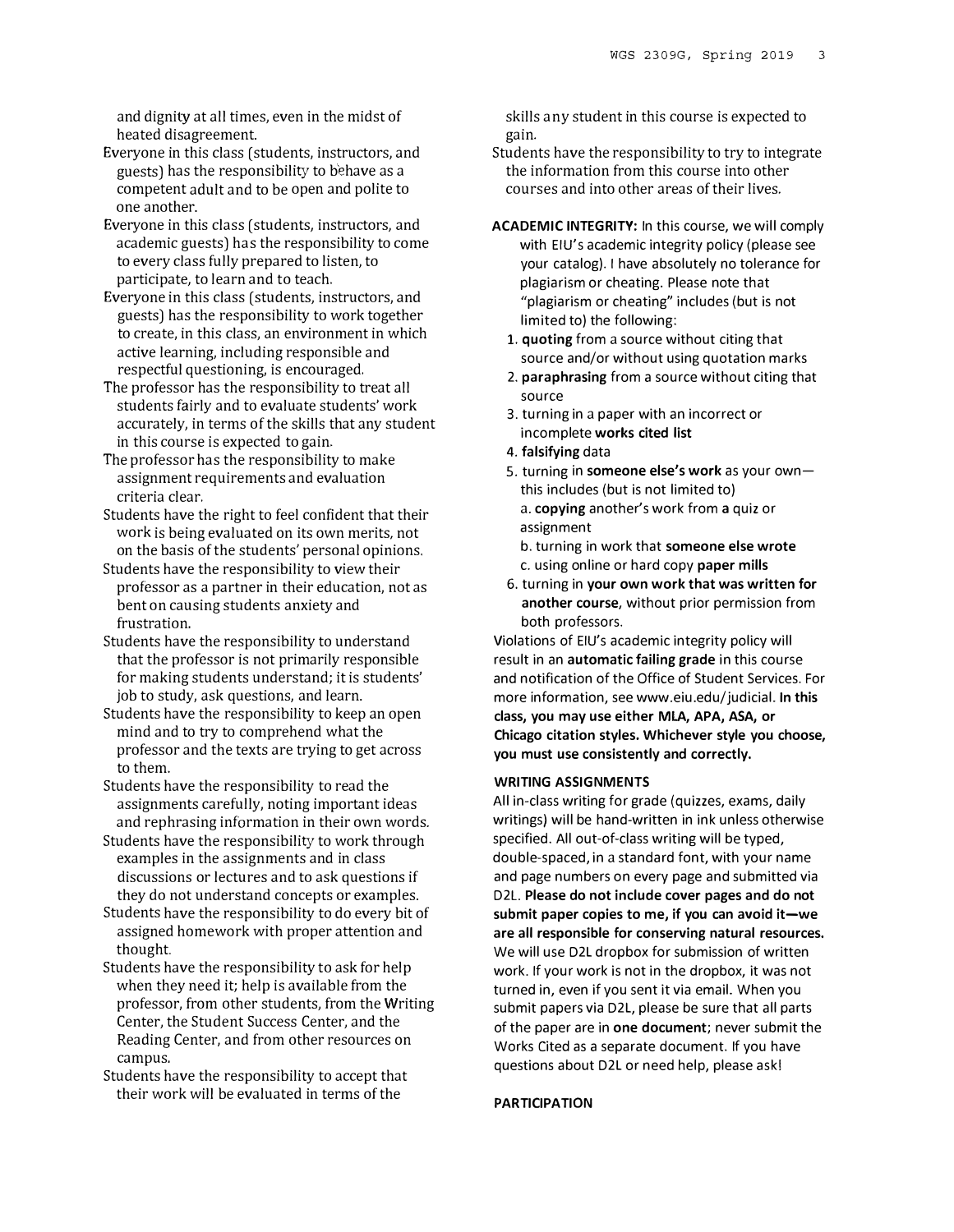Participation consists of regular attendance and productive participation in class discussions and in-class activities. The items in bold are the most important.

- $A =$  almost perfect attendance and almost never late; active and substantive participation in class discussions, explicitly about the materials assigned for that day or unit, involving obvious critical thought and making connections to other materials or examples; avoidance of "side" conversations in class; leadership role in group activities and discussion; professional interactions with others in class, even when disagreeing strongly, and in all communications with professor; using cell phones, laptops, tablets, and other electronic devices during class only when instructed to, and only for class assignments;
- $B =$  almost perfect attendance and almost never late; consistent participation in class discussions and activities, even when confused or struggling with ideas; professional behavior in class (including not carrying on "side" conversations and not being rude) and in all communication with professor; using cell phones, laptops, tablets, and other electronic devices during class only when instructed to, and only for class assignments;
- $C =$  consistent attendance with full preparation of course materials but little to no verbal participation in discussions unless required; professional behavior in class and in all communications with professor; consistent "follower" role in group activities; OR consistent enthusiastic participation in discussions and activities, with no explicit evidence of full preparation of course materials; professional behavior in class and in all communications with professor; using cell phones, laptops, tablets, and other electronic devices during class only when instructed to, and only for class assignments;
- $D$  = frequent tardiness; unprofessional, rude, or inappropriate behavior in class or on discussion boards (including, but not limited to, doing homework for other classes, reading newspapers, "side" conversations, etc.)
- $F =$  absence; disruptive or hostile behavior in class or on discussion boards; frequent attention to cell phones, laptops, tablets, and other

electronic devices for non-class-related activities.

#### EXAMS

Exams give you an opportunity to show off your understanding of course materials and concepts when you to answer particular questions in a focused and extended way. You will have four unit exams and one final exam in this class:

Exam #1 will be a short in-class exam on Tue., Jan. 22.

Exam #2 will be a short in-class exam on Tue., Feb. 12.

Exam #3 will be a take-home essay exam due to D2L before midnight on Thu., Mar. 7.

Exam #4 will be on Tue., April 2. The class will vote on whether to have a take-home exam or an in-class exam.

Your final exam is comprehensive (covers the entire semester) and has two parts: a take-home essay, due to D2L by 2:45 pm on Tue., April 30; and an in-class exam, to be completed during our final exam time, which is Tue., April 30, 2:45-4:45 pm.

#### WRITING GRADES

All writing will be graded on the following criteria: a. how strong and clear your thesis statement is and whether it is an arguable thesis;

b. how consistently your argument is presented throughout the paper;

c. how well you use course materials and course concepts to answer the question (i.e., show that you have done your reading and thought about it); d. how well you use examples to support your thesis; e. how well your paper is written to your audience of readers (your audience is made up of smart people who have not taken Women's Studies classes, unless otherwise indicated in the essay prompt); f. if your paper fulfills all the requirements of that particular assignment (e.g., length, focus, required

readings, etc.); g. how well you document your sources.

All papers must include citations of course readings and works cited lists in correct citation format (either MLA or APA). Any paper without citations and a works cited list will fail automatically. If you have questions about the paper assignments, please ask them in class, via email, or in my office hours.

#### PAPERS

You will write four short papers throughout the semester. Each paper will analyze an example of a key concept or idea from our course materials. While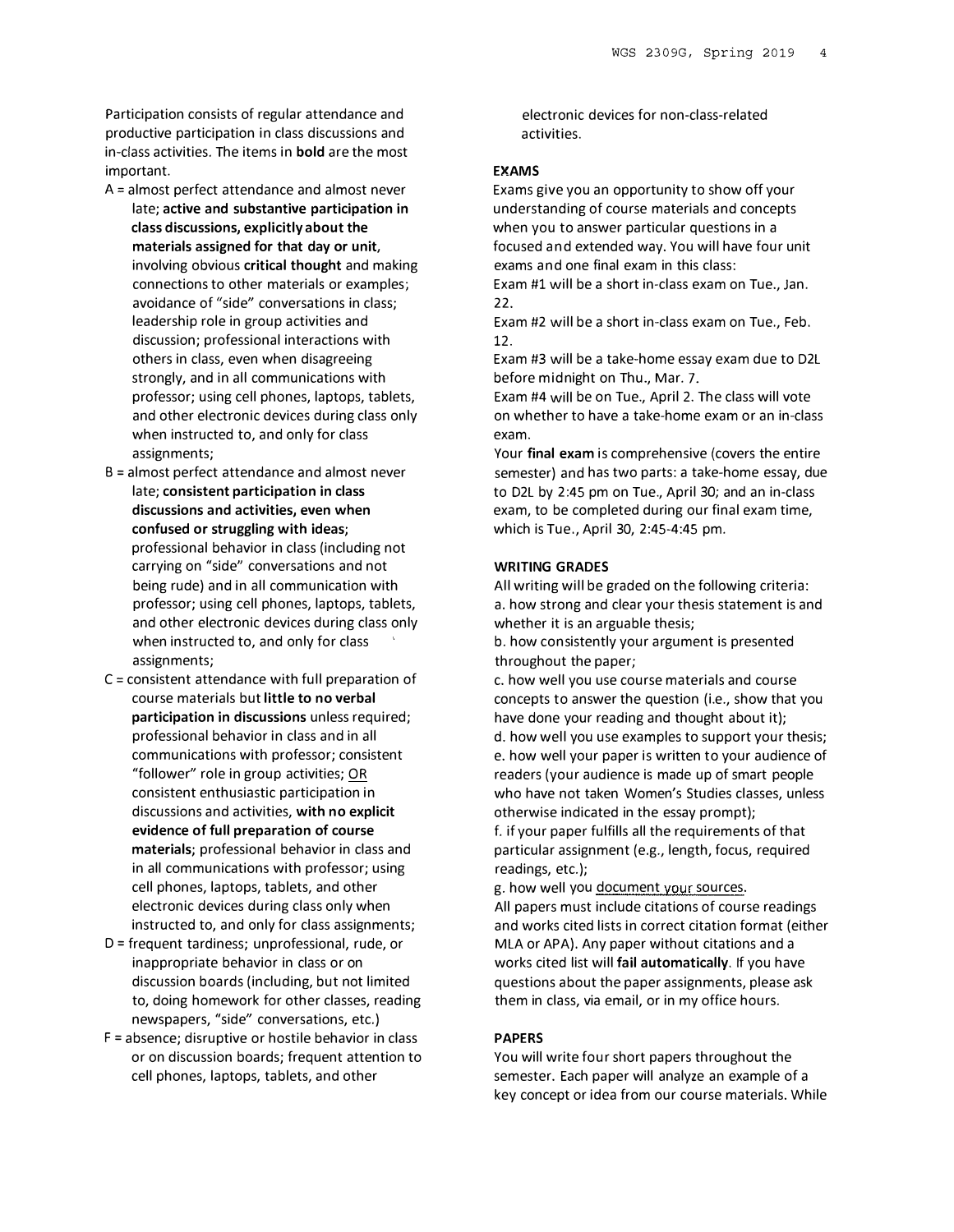you will be graded on your understanding of the concept or idea as it is defined in our course materials (and not in dictionaries), your paper should

mostly aim to analyze one (and only one) concrete example of the key concept or idea that you find through research.

Paper #1 asks you to critique your own lived experiences with gender, using core vocabulary and ideas from our course materials. Due to D2L on Sat., Feb. 2.

Paper #2 is an analysis of oppression in one work of fiction. Please choose one work of fiction (e.g., novel, fairy tale, TV program, film, etc.) with which you are familiar and comfortable. Of course, your paper will be much stronger if you also choose one that actually includes one or more instances of oppression to analyze. Due to D2L on Fri., March 1. Paper #3 is an analysis of intersectional feminism (or of a failure of feminism to be intersectional), drawn from the news or current events. Due to D2L on Sun., April 7.

Paper #4 is a reflection paper in which you explain and defend your personal definition of "feminist activism/' based on our course materials. This paper is due to D2L as part of your course writing portfolio (see below), on Wed., April 24.

#### WRIT!NG PORTFOLIO

Your course writing portfolio is due to D2L on Wed., April 24. Your portfolio will include: Paper #4 (see above); and a strong re-write on Paper #1. Your re-write of #1 should demonstrate the influence of new knowledge

\_about gender, gender politics, feminism, and intersectionality. Your portfolio will be graded on the basis of how

well it demonstrates that you have learned from our course discussions, readings, and activities.

#### PARTICIPATION BOOST

If you want to boost your participation grade, you may do so by setting up a study group that meets on a regular basis. I will help you set up study groups if you request them. I will meet with individual study groups when I can, if you would like me to. Each group is required to meet at least two times in the first four weeks of class. After that, if your group continues to meet, your participation grade will be boosted.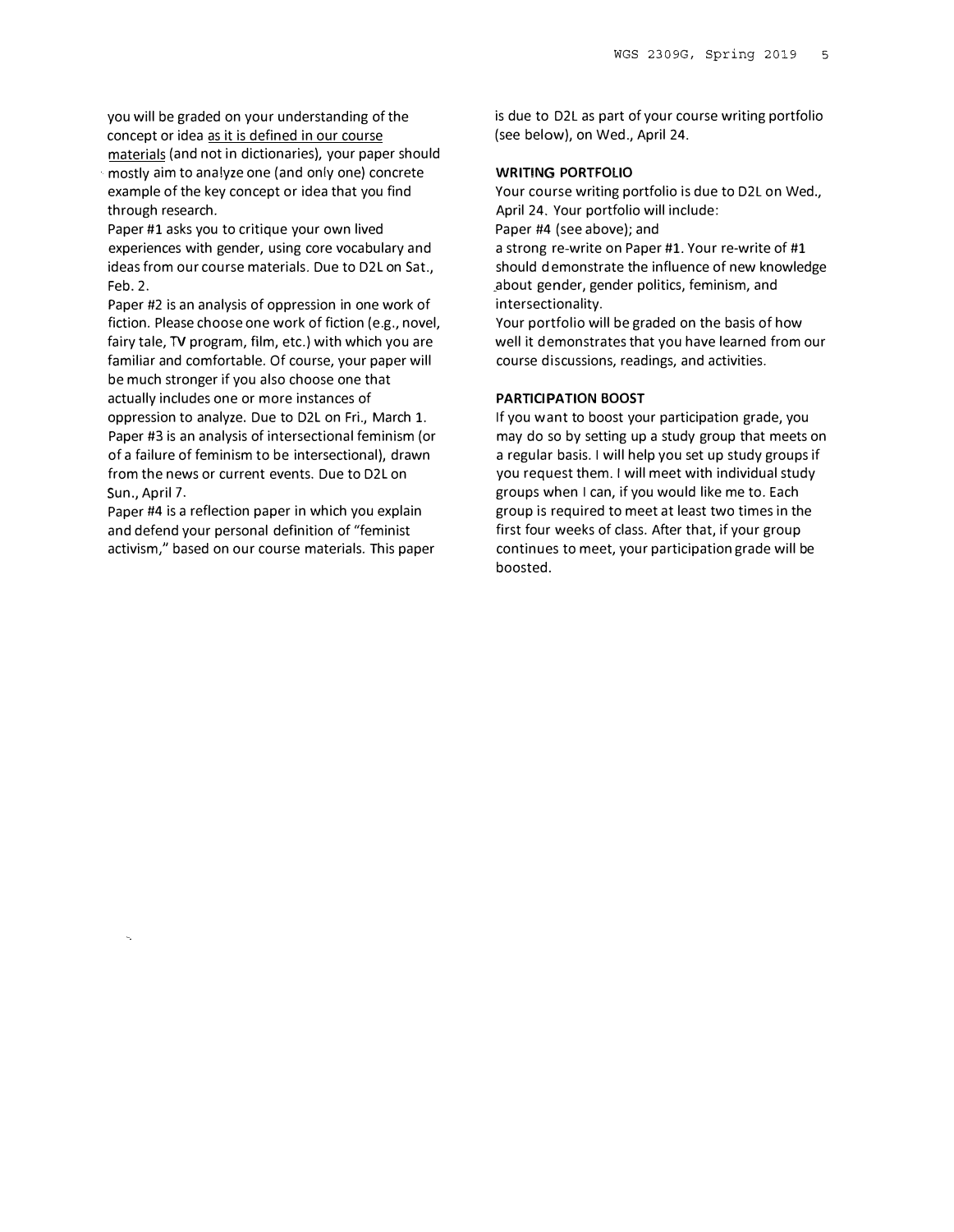## WGS2309G tentative schedule BF = Bad Feminist by Roxane Gay

## WHC = Woman Hollering Creek by Sandra Cisneros

| <b>DATE</b>        | KEYTERM OF THE DAY         | READINGS DUE ON THIS DATE           | <b>INCLASS</b>                            |
|--------------------|----------------------------|-------------------------------------|-------------------------------------------|
| T1/8               | <b>WOMEN'S AND GENDER</b>  | syllabus--please bring questions to | Adichie, "We Should All Be Feminists"     |
|                    | <b>STUDIES</b>             | class                               | (YouTube)-as you watch, take notes;       |
|                    |                            |                                     | try to figure out Adichie's definition of |
|                    |                            |                                     | feminism                                  |
| R 1/10             | <b>FEMINISM</b>            | Gay, "Introduction" and "Bad        | Ashia Ajani, Tolu Obiwole, Abby           |
|                    | definitions                | Feminist: Take Two," in Bad         | Friesen-Johnson, and Alexis Rain Vigil    |
|                    |                            | Feminist (pp. ix-xiv, 314-318)      | "Feminism" (2014) (YouTube)-take          |
|                    |                            | NOTE: there is a TED talk based on  | notes                                     |
|                    |                            | "Bad Feminist: Take Two," linked    |                                           |
|                    |                            | to your D2L page)                   |                                           |
| T1/15              | <b>EDUCATION AS POWER</b>  | Freire, "Models Summary" (D2L)      | video clips: Mona Lisa Smile              |
|                    | claiming education,        | Rich, "Claiming an Education"       | discussion: types of education            |
|                    | banking model of           | (D2L)                               |                                           |
|                    | education, problem-        | hooks, "Integrity" (D2L)            |                                           |
|                    | posing education           |                                     |                                           |
| R1/17              | <b>FEMINISMS</b>           | Gay, "Bad Feminist: Take One"       | Sojourner Truth, "Ain't I A Woman?"       |
|                    |                            | (BF303-13) and "The Illusion of     | (1851) read by Alice Walker (YouTube)     |
|                    |                            | Safety" (BF147-53)                  |                                           |
| T1/22              | <b>FEMINISMS EXAM</b>      | Launius and Hassel,                 | 11-11:30 discussion                       |
|                    |                            | "Introduction," Threshold Concepts  | 11:30-12:15 EXAM #1                       |
|                    |                            | chp. 1 (pp. 1-23)                   |                                           |
| R1/24              | <b>GENDER</b>              | Bornstein, My Gender Workbook (8    | box of masculinity, box of femininity     |
|                    | essentialism               | 58)-complete all quizzes as you     | power pyramid                             |
|                    | social constructionism     | read, on your own paper             | Williams, "When I Was a Boy"              |
|                    |                            | note: long reading                  |                                           |
| T1/29              | PATRIARCHY                 | Johnson, "Patriarchy" (D2L)         | activity: power                           |
|                    | power                      | Gay, "Beyond the Measure of         | discussion: what is patriarchy and how    |
|                    | empowerment                | Man" (BF170-76)                     | do you see it at work in your world,      |
|                    | disempowerment             |                                     | today?                                    |
| R 1/31             | <b>IDENTITY</b>            | Bornstein, chp. 3-complete all      | Styles identity pinwheel                  |
|                    |                            | exercises as you read               | discussion: "doing gender" and refusing   |
|                    |                            | Cisneros, "Mericans" (WHC 17-20);   | gender                                    |
|                    |                            | Gay, "The Racism We All Carry"      |                                           |
|                    |                            | $(BF 290-3)$                        |                                           |
| Sa <sub>2</sub> /2 | Paper #1 due to D2L        | topic: gender in your life          | Critique your own experiences with        |
|                    |                            |                                     | qender, gender expectations, and/or the   |
|                    |                            |                                     | gender binary.                            |
| T2/5               | <b>GENDER CONFORMITY</b>   | Gay, "How to Be Friends with        | sociocultural institutions                |
|                    | institutionalized          | Another Woman" (47-50)              |                                           |
|                    |                            | Cisneros, "Barbie-Q" (14-16)        |                                           |
|                    |                            | Butler, "Blood Child" (D2L)         |                                           |
| R2/7               | <b>GENDER</b>              | Gould, "X: A Fabulous Child's       | Noah                                      |
|                    | NONCONFORMITY              | Story" (D2L)                        | Debi Jackson                              |
|                    |                            | Cisneros, "Remember the Alamo"      | transgender, cisgender, genderqueer,      |
|                    |                            | $(WHC 63-67)$                       | intersex                                  |
| T2/12              | <b>SOCIAL CONSTRUCTION</b> | Launius and Hassel, "The Social     | 11-11:30 discussion                       |
|                    | OF GENDER EXAM             | Construction of Gender" chp. 2      | 11:30-12:15 EXAM #2                       |
| R2/14              | OPPRESSION                 | Frye, "Oppression" (D2L)            | activity: the birdcage of oppression      |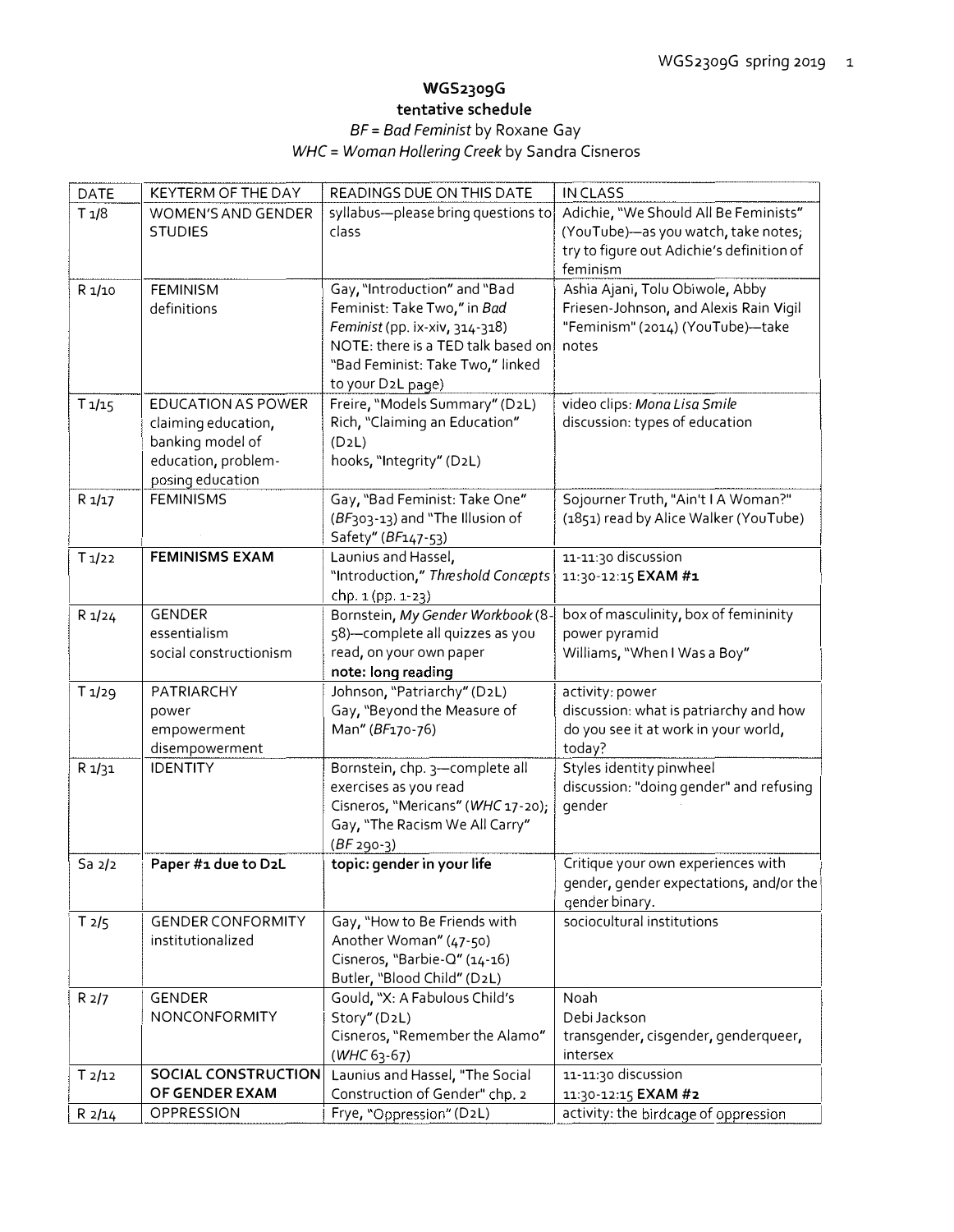|                       | systemic<br>systematic<br>institutionalized                        | Harjo, "The Woman Hanging from<br>the 13th Floor Window" (D2L)<br>Yamato, "Racism" (D2L)<br>Gay, "Dear Young Ladies" (BF<br>$183 - 86$                                       | discussion: types of oppression                                                                                 |
|-----------------------|--------------------------------------------------------------------|------------------------------------------------------------------------------------------------------------------------------------------------------------------------------|-----------------------------------------------------------------------------------------------------------------|
| T2/19                 | <b>SEXISM</b>                                                      | Gay, "Careless Language of Sexual<br>Violence" and "Trouble with Prince<br>Charming" (BF 128-36, 192-204)<br>"Just Shut Up" blog post (D2L)<br>Syfers, "I Want a Wife" (D2L) | sexism within intimate relationships                                                                            |
| R 2/21                | <b>GENDERED VIOLENCE</b>                                           | no readings due                                                                                                                                                              | quest speakers from HOPE and SACIS                                                                              |
| T2/26                 | DOMINATION AND<br><b>SUBORDINATION</b>                             | Miller, "Domination and<br>Subordination" (D2L)<br>Cisneros, "Eleven" (WHC 6-9)                                                                                              | discussion: oppression as an effect of<br>domination and subordination                                          |
| R 2/28                | <b>RESPECTABILITY</b><br><b>POLITICS</b>                           | Pharr, "Homophobia as a Weapon<br>of Sexism" (D2L)<br>Gay, "The Politics of<br>Respectability" (BF 257-60)                                                                   | discussion: how do stereotypes enforce<br>systemic oppression?                                                  |
| $F_3/1$               | Paper #2 due to D2L                                                | topic: oppression in fiction                                                                                                                                                 | note: "fiction" = literature, film, TV, or<br>any other artistic medium; choose a text<br>you are familiar with |
| $T_3/5$               | PRIVILEGE                                                          | McIntosh, "White Privilege and<br>Male Privilege" (D2L)<br>Gay, "Spectacle of Broken Men"<br>$(BF154-59)$                                                                    | discussion: privilege is the flip side of<br>oppression                                                         |
| $T_3/5$<br>6pm        | <b>EXTRA CREDIT OPP:</b><br>Doudna Lecture Hall                    | Julie Proscia, attorney, member of<br>IL Senate Task Force on Sexual<br>Misconduct                                                                                           | EXTRA CREDIT: 2 page response to<br>Proscia's talk, due 3/18/19 to D2L                                          |
| R <sub>3</sub> /7     | <b>PRIVILEGE AND</b><br><b>OPPRESSION EXAM</b><br>NO CLASS MEETING | Launius and Hassel, "Privilege and<br>Oppression" chp. 3                                                                                                                     | EXAM #3 (take home exam, due to D2L<br>by 11:59 pm on Thu. 3/7)                                                 |
| $3/11 - 16$           | <b>SPRING BREAK</b><br>Have a safe & fun break!                    | Over break, read Andrews, Some<br>Assembly Required (all)                                                                                                                    | ALSO: start revising Paper #1                                                                                   |
| $T_3/19$              | <b>HETEROSEXISM AND</b><br><b>CISGENDERISM</b>                     | Andrews, Some Assembly Required<br>$(\text{all})$<br>NOTE: keep revising Paper #1                                                                                            | guest presenters                                                                                                |
| R <sub>3</sub> /21    | <b>INTERSECTING</b><br><b>OPPRESSIONS</b>                          | Gay, "The Solace of Preparing<br>Fried Foods" and "When Less Is<br>More" (BF 201-17, 250-53)                                                                                 | discussion: racism and sexism                                                                                   |
| $T_3$ / <sub>26</sub> | <b>BLACK FEMINISM</b>                                              | Combahee River Collective<br>statement (D2L)<br>Walker, "Womanism" (D2L)<br>Painter, "Sojourner Truth's<br>Defense of the Rights" (D2L)                                      | discussion: overlapping oppressions call<br>for intersectional feminisms                                        |
| $R_3/28$              | <b>INTERSECTIONALITY</b>                                           | Lorde, "Master's Tools" and "Age,<br>Race, Class, and Sex" (D2L)                                                                                                             | discussion: intersectional oppression<br>and intersectional feminisms                                           |
| T/4/2                 | <b>INTERSECTIONALITY</b><br><b>EXAM</b>                            | Launius and Hassel,<br>"Intersectionality" chp. 4                                                                                                                            | 11-11:30 discussion<br>11:30-12:15 EXAM #4                                                                      |
| $R$ 4/4               | <b>ACTIVISM</b>                                                    | Ayvazian, "Interrupting the Cycle<br>of Oppression" (D2L)<br>Gay, "What We Hunger For" and<br>"When Twitter Does What<br>Journalism Cannot" (BF 137-46,                      | discussion: activists, advocates, and<br>allies                                                                 |